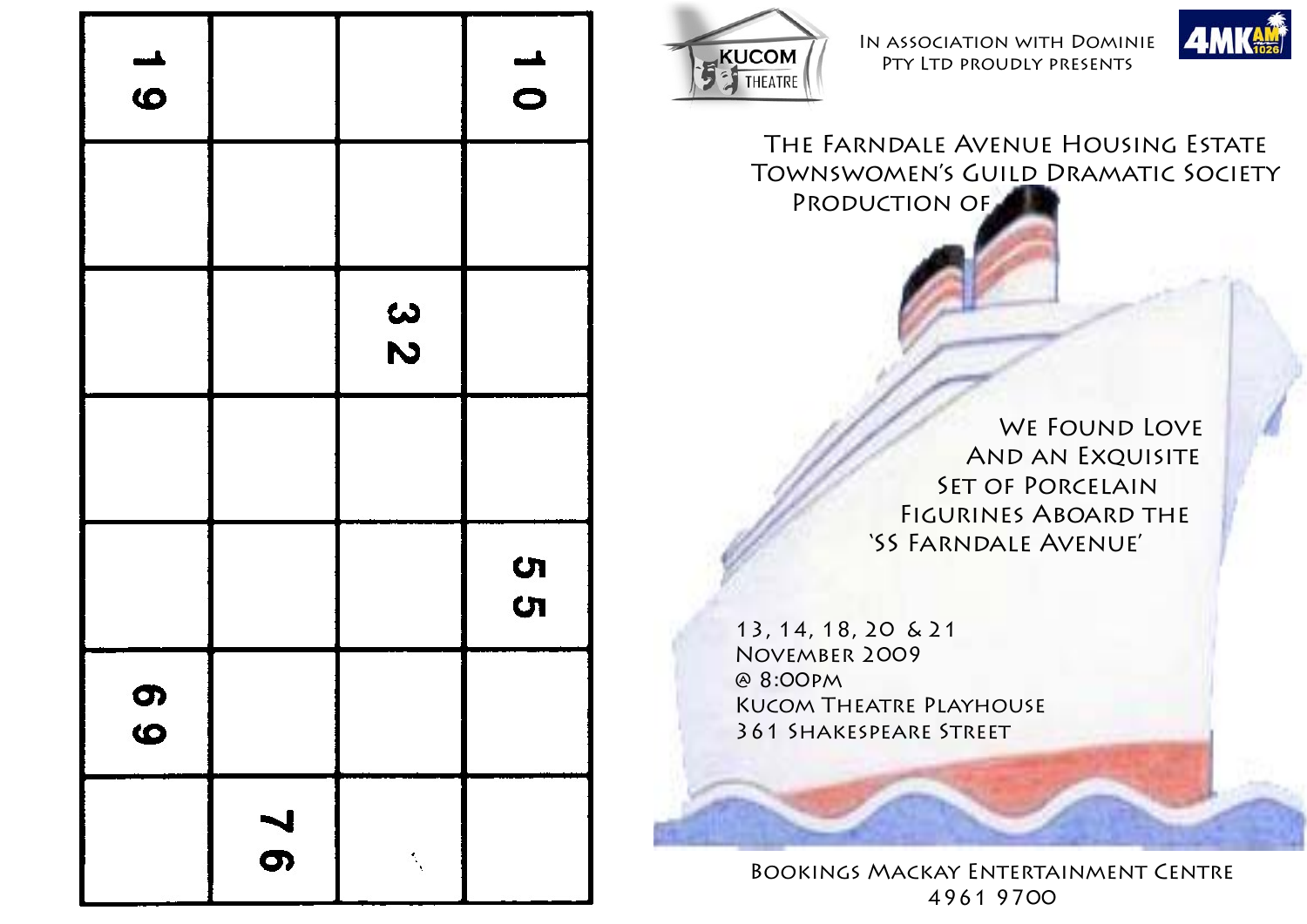# WE FOUND LOVE

## **MESSAGE FROM THE DIRECTOR**

So! Here it is, what could be the final 'Farndale' play, i.e. until the playwrights write another – which I feel they might. It has been a hoot directing this play. We have been rehearsing about two and a half months, and we are still breaking into loud and unseemly laughter at odd moments. Hope you will have a great night at Kucom with the Farndale ladies and Gordon. Enjoy!

*Heather MacTavish* 

## **THE PLAYWRIGHTS**

DAVID MCGILLIVRAY AND WALTER ZERLIN JR have written many plays in the Farndale series. Zerlin's mother was the inspiration for the Farndale concept: 'My mother had been in her drama group for years,' he has said. 'I always remember seeing her in shows with women playing men's parts, and doing it dreadfully. But throughout it all was the fun and drive they had, no matter what problem beset them.' After seeing one of his mother's performances, Zerlin with McGillivray concocted The Farndale Avenue Housing Estate Townswomen's Guild Dramatic Society's Production of *Macbeth*.

That show premiered at the Edinburgh Fringe Festival in 1976 and launched the pair on a long relationship with the Farndale ladies which has since included not only our current production but the snappily-titled *The Farndale Follies*, *Chase Me Up Farndale Avenue, S'il Vous Plait*; *The Haunted Through Lounge and Recessed Dining Nook at Farndale Castle*; *They Came From Mars and Landed Outside the Farndale Church Hall In Time for the Townswomen's Guild's Coffee Morning*; and The Farndale Avenue Housing Estate Townswomen's Guild Operatic Society's Production of *The Mikado*.

## **AN INTRODUCTION BY DAVID MCGILLIVRAY**

I think it's no accident that the Farndale Ladies, who can't seem to perform the simplest task without falling over or breaking something, were created in Great Britain, possibly the only country in the world which discourages personal achievement as vulgar and has made cult out of the heroic failure.

It seems that, although the Townswomen's Guild, a group of mainly middleclass housewives who meet to learn skills and raise funds for charity, is uniquely British, there are equivalents, such as Countrywomen's Associations and Leagues of Women, in many other countries.

You may think that no actors could possibly be as unmitigatedly awful as the Farndale Ladies. Perhaps they couldn't. But if they did exist, they'd come from Britain.

# WHAT'S ON AT KUCOM IN 2010?

These details are subject to change as the 2010 season is still under consideration by the Committee. Keep watching the Kucom website for updates

*Tuesday 9 February*  Annual General Meeting *February (date t.b.a.)*  Auditions for one-act plays *14th, 16th, 17th, 21st, 23rd and 24th April*  Season of one-act plays

*June (dates t.b.a.)* 

Youth Theatre production, 'Death in Limelight'

- *21st, 23rd, 24th, 28th, 30th and 31st July*  'The Shoehorn Sonata' by John Misto
- *September or October*  Kucom Club Night
- *10th, 12th, 13th, 17th, 19th and 20th November*  'It's My Party' by Elizabeth Coleman

## **KUCOM COMMITTEE 2009**

# **Patron James Bidgood, MP President** Jim Kelly **Vice President Secretary** Carolyn Thompson **Treasurer** John Atkinson **Committee Lucy Dobson Email:** admin@kucom.org.au

Sue Stock Russell Lowry Anthony Manning **Ph:** 0408 980 022 **Website:** www.kucom.org.au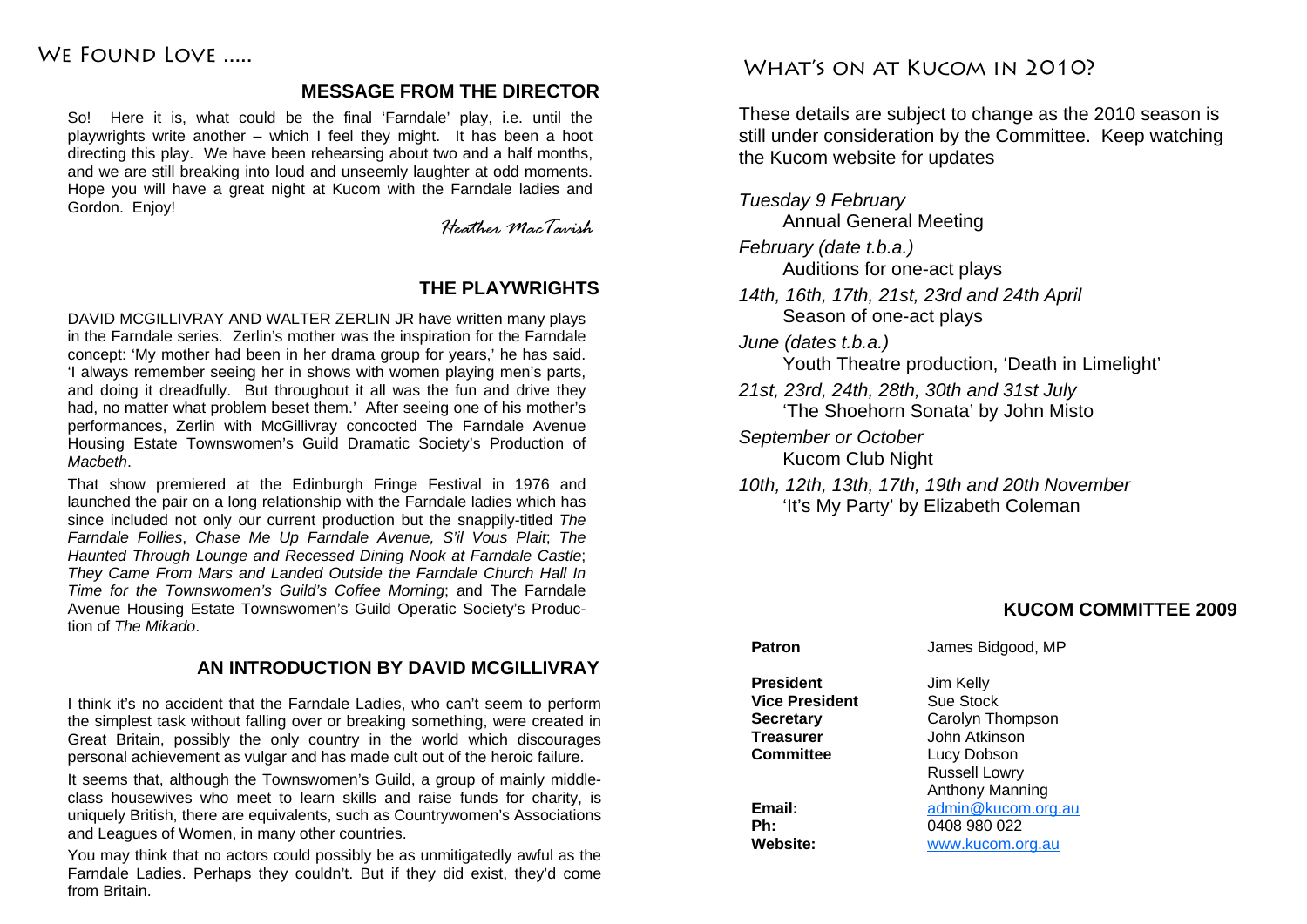# WE FOUND LOVE .....

### **SPONSORS**

Kucom Theatre gratefully acknowledges the assistance and support of:







*In order of appearance:* 

WE FOUND LOVE

**Mrs Reece** Brenda Price **Thelma** Sue Stock **DJ** Kelly Gregg **Felicity** Maureen Coleman **Gordon** Stan Hillard

*There will be a 20-minute interval between Act I and Act II. The bar will be open and drinks are permitted into the theatre* 

*We respectfully request that patrons observe our Liquor Licensing requirements as displayed in the foyer* 

## **THE PRODUCTION CREW**

**Director Heather MacTavish Stage Manager**  Carolyn Thompson **Sound and Lighting <b>Cound** Laurie King

**Props** Tessa King **Costumes** Kris Townsend **Front of House Sue Stock** 

 Stan Hillard **Media Liaison Bronwyn Grannall Program** Taffy's Typing Service Jim Kelly

*Special thanks to Barbara Allen and Carolyn Link for recording music and for their Noël Coward medleys each night*